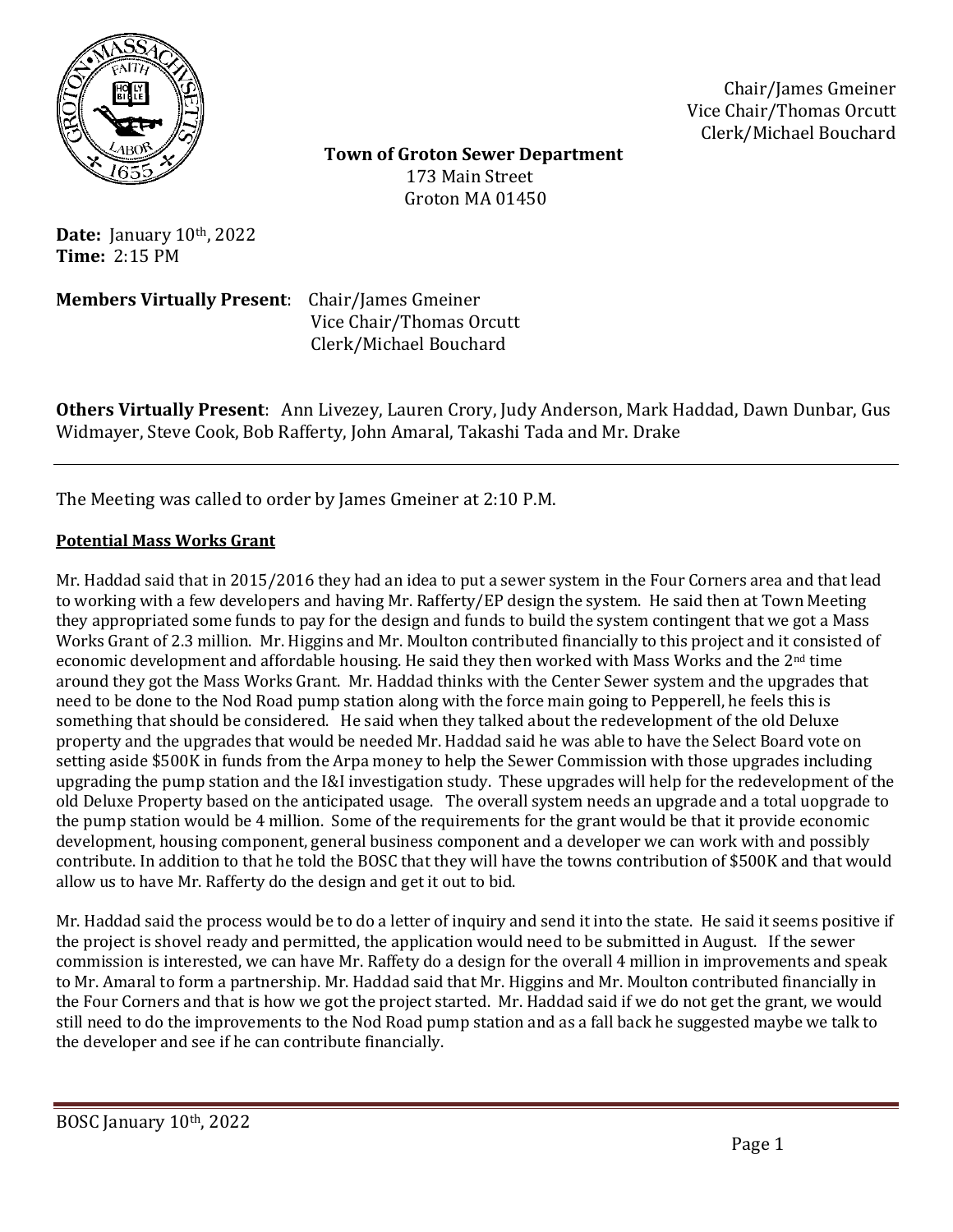Mr. Haddad feels this benefits the rate payers and the tax payers because it helps with the redevelopment of the Deluxe property and it provides the fixes to the Center Sewer district and would save us in charging the rate payers to do it if we get the grant. Mr. Haddad said one question was the MBTA Zoning and whether that would impact us in the grant process. Mr. Tada said that for the calendar year 2022 there is a deadline of May 2<sup>nd</sup> to remain in compliance with MBTA housing choice and the legislation. He did say the select board would have to hold a briefing on the draft compliance that was issued last month by DHCD.

Mr. Gmeiner said the 4 million figure mentioned would be more like a 6 million. Mr. Rafferty said all in was 4.2 million not including Pepperell Pipes. Mr. Rafferty said after looking at it he is thinking 4.5 million including the engineering design. Mr. Gmeiner asked the shovel ready aspect can we get there and Mr. Haddad said that means that the project is permitted already and that the developer has gone thru the ZBA to get the permit and that could be a 5–6-month process. He also said that having a bid design done and being ready to hire a contractor makes it ready.

Mr. Orcutt said on the first time around Four Corners we did not get the grant and for this project if that were to happen would we reapply the next year. Mr. Haddad said he believes the build out is two years so if we do not get the first year, we would do it again. We would just need to know that Nod Road could handle the extra capacity even if we don't get the grant. Mr. Rafferty had \$250K for improvements and Mr. Haddad said he has \$500K set aside for sewer improvements and the I&I study through the Arpa funds and maybe a contribution from the developer that would be the fall back.

Mr. Orcutt said we should hold on the pump station but continue with the I&I then whatever is left we roll over into design. Mr. Orcutt asked Mr. Rafferty on the short fix of \$250k rather than the 4 million how much capacity will we gain. He said the lower cost fix would get you back into spot you are now, the limit. He said with the current 100k gpd and the IIMA is currently 275K gpd over a month, this would get you 390k gpd peak month. Mr. Rafferty said this would get you to point gravity sewer maxed out. Mr. Bouchard asked if this would mean replacing the pump station and the pipes to Pepperell and Mr. Rafferty said just the pump station. He said this would be a completely different pump station and he asked if the pipes could handle and Mr. Rafferty said yes up to 550 GPM. Mr. Gmeiner said the 4.5 million is to do a brand-new pump station and Mr. Rafferty said "yes". Mr. Gmeiner asked with the IMA would we would be ok with a rolling 12 month and Mr. Rafferty said yes.

Mr. Bouchard said if we get the grant to upgrade the pump station would there be a consideration to upgrade the lines to Pepperell and asked if we should include this in the grant application and Mr. Rafferty said not now. Mr. Haddad said that helped us with Ayer when applying for the grant it was considered a regional grant, so if the pipes to Pepperell need to be done, we could partner with Pepperell and it would be considererd a regional grant.

Mr. Bouchard asked about the zoning issue and if we had to reapply for calendar year 2023 are we passed deadlines. Mr. Haddad said that we do something in May and in December and have something in place 2024 and if we meet those deadlines and are in compliance that would give us two years to apply for the grant. Mr. Tada said the only other date is a proposed action plan would need to be submitted by end of December 2022 and have a proposed action plan in place for July 2023.

Mr. Amaral said with regards to the draft documents for the MBTA, is there a minimum of acres they require and where there any other properties that meet this criteria. Mr. Tada said the draft guidelines specify a minimum of 50 acres for a zoning district and an overlay district would be 25 acres. He feels that for towns like Groton that might be tough to meet and may be a question for the State. He said they did get a positive evaluation on the 35-38 acres of the Deluxe property and whether that meets the criteria for the multifamily zoning and the feedback from the state was this would be eligible for this type zoning. Mr. Amaral said they asked and that an overlay district was not permissible. He said as the state worked on the regulations this might be a way to help communities to meet the regulations and if an overlay is permitted, we have 38 acres and exceeds the 25 that are required. Mr. Amaral asked would that enhance the application of meeting the MBTA guidelines and Mr. Haddad and Mr. Tada said yes. Mr. Tada said the guidance and legislation for the MBTA communities is that the zoning needs to be in place for an outright zoning district or overlay district and does not require housing gets completed, just zoning in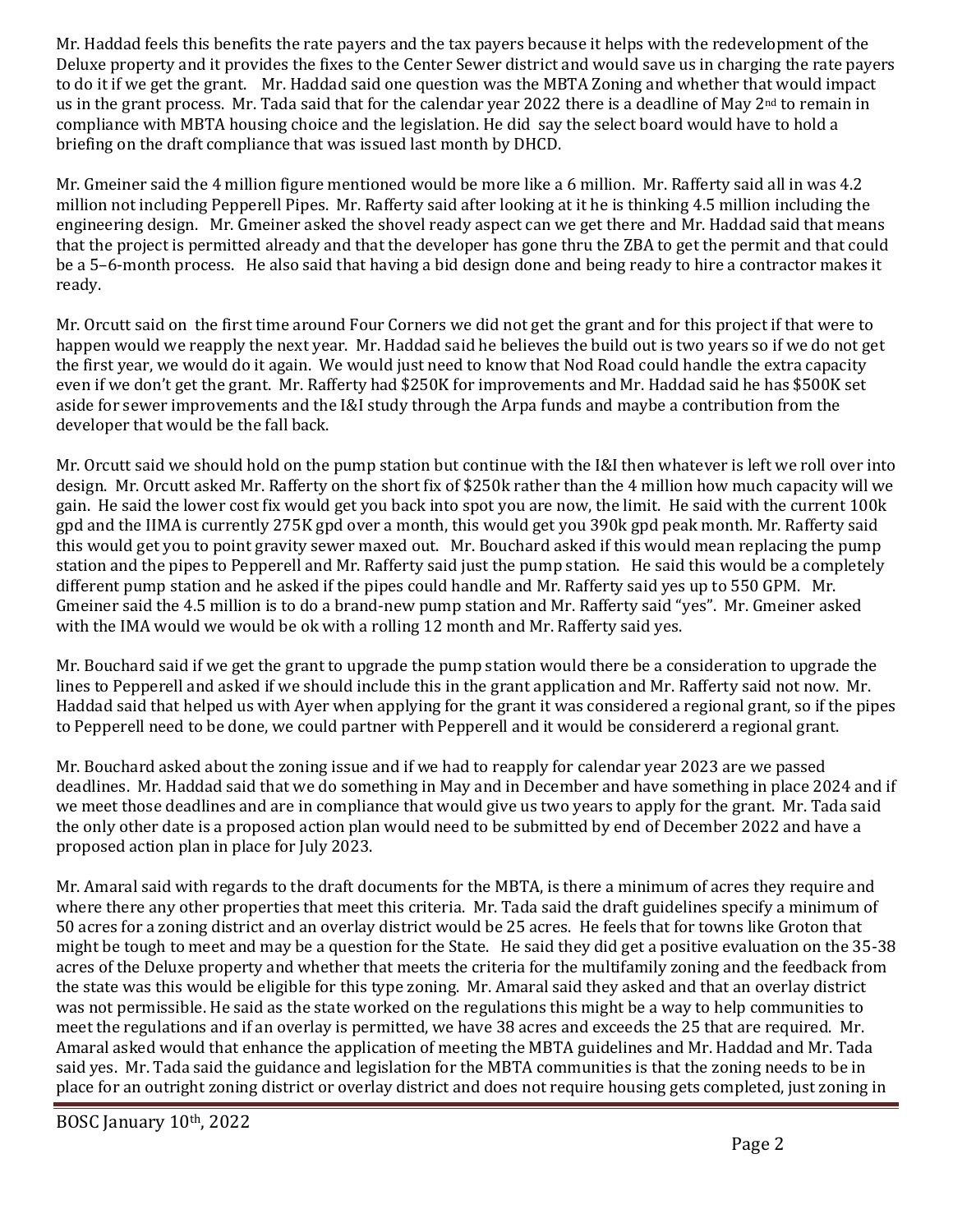place. Mr. Tada said the overlay is an option and if the town is able to put forward a zoning amendment for the spring/fall town meeting or this year we would be in compliance. Mr. Haddad said doing an overlay district establishes it but does not prevent him from the underlying zoning to allow him to do what he wants to do with basic zoning not utilizing the overlay district and Mr. Tada replied "yes". Mr. Amaral asked when the state will have the final regulations in place and Mr. Tada said the deadline for public comment is to be submitted by the end of March.

Mr. Amaral said he would like to know that they will not get held up between Mass Works grant and the Nod Road upgrades, he said he would not want to get it all permitted and be in a holding pattern. Mr. Haddad replied that is why he suggested we have a backup plan should we not get the grant and we can still upgrade the pump station so you are not held up. Mr. Gmeiner wanted to clarify that some of the numbers stated are gallons per hour not per day and it has to do with physical limits and what we can pump up to Pepperell.

Mr. Haddad wanted to know if the commission supports this so he can go to the Select Board and also to get an estimate from Mr. Rafferty to design and put out to bid. Mr. Gmeiner said he is ok with this and Mr. Bouchard said he would take reservation on the impact of the rate payers. Mr. Haddad responded saying what we are doing is to not impact the rate payers and using Arpa funds and to apply for the Mass Works grant. Mr. Orcutt asked how many housing units or bedrooms. Mr. Amaral 200 under the 40 B and up to another 30 outside of what's permitted and some commercial out front (3) components. He is thinking 50k- 55k gpd. Mr. Orcutt said he is on board with this and Mr. Haddad suggested we have Mr. Rafferty update the engineering costs.

# **240 Main Street/Donelans Update**

Mr. Gmeiner asked Mr. Widmayer if there has been a change of use for 240 Main Street. Mr, Widmayer said it was going to be a 4-5 bay retail concept restaurant, small retail store and his office. Since then they have signed a lease with Emerson Hospital and they will be taking over the whole space. The use will be no greater than 100 Boston Road, he said he can check with Steve Cook - Emerson Real Estate and Bob Drake - Facilities Director. Mr. Gmeiner said the concerns were the Xray lab and how it will be discharged and what the Title V flows will be. Mr. Gmeiner said he thought it was depending on the amount of exam rooms and Mr. Widmayer said he would reach out and find out. Mr. Gmeiner tod Mr. Widmayer that the BOSC will also look over the paid connection fees and compare to the new use and that may require a refund.

#### **760 Boston Road -Thai on the Fly**

No update at this time

# **RW Sullivan Engineering – Florence Roche Grease Trap**

Mr. Gmeiner asked that we reach out for an update

# **797 Boston Road – Sewer Connection**

No update at this time

# **468 Main Street – Sewer Connection**

Mr. Brem will attend the public hearing on January 19<sup>th</sup>.

# **436 Main Street**

# Mr. Orcutt told the BOSC the pump has been ordered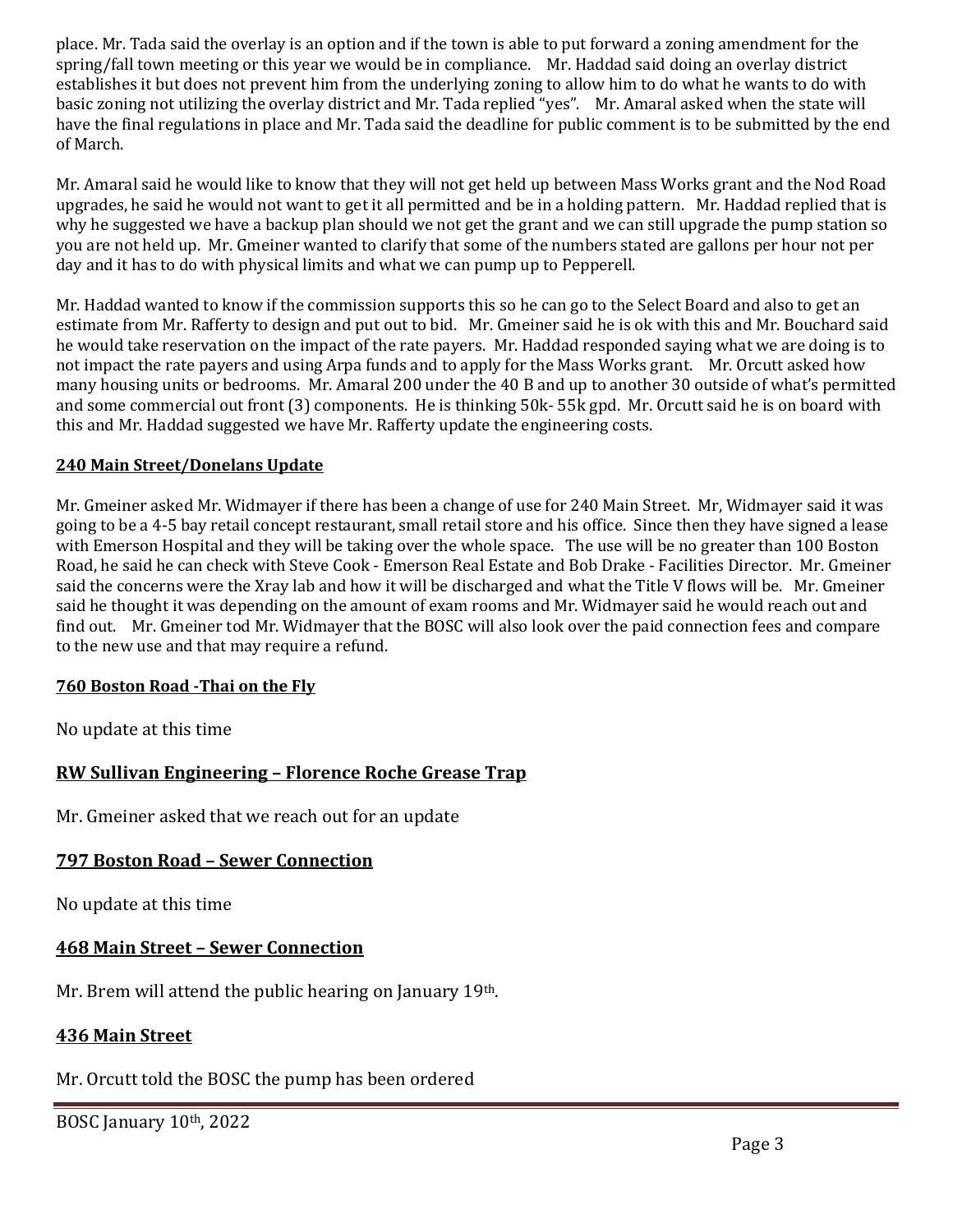# **45 West Street – Sewer Connection**

Mr. Orcutt told the BOSC the owner is going through the motions of inquiring about permits

# **Review I&I Study**

No update at this time

# **Pepperell IMA**

No update at this time

# **Review Nod Road Pump Station and Evaluation**

No update at this time

# **Groton Hill Music – Plan Review/Construction Discussion**

No Discussion at this time

# **227 Boston Road/Lindemer – Sewer Connection Update**

No discussion at this time

# **Discussion of Proposed Sewer Commission Web Site**

No update at this time

# **Sewer District Map Approval**

District maps completed

# **FY22 & FY23 Budget**

Ms. Crory said the Four Corners looks good and exceeding budget, the rate income has increased due to the high Shaws bills and the construction income is above budget and expenses look good. Ms. Crory said the rates are higher btu the treatment may be off because of the high bills. Ms. Crory aksed if we have to do a transfer if we exceeed our expense budget. Mr. Gmenienr said "yes" that the town accountant likes it done that way as well as the DOR.

Center Sewer looks good rate income where we were last year and does not include what was just billed out and estimated \$25K after reviewing last year.

# **Other Business: Bills Minutes Etc.**

**Next Meeting** – January 19h, 2022